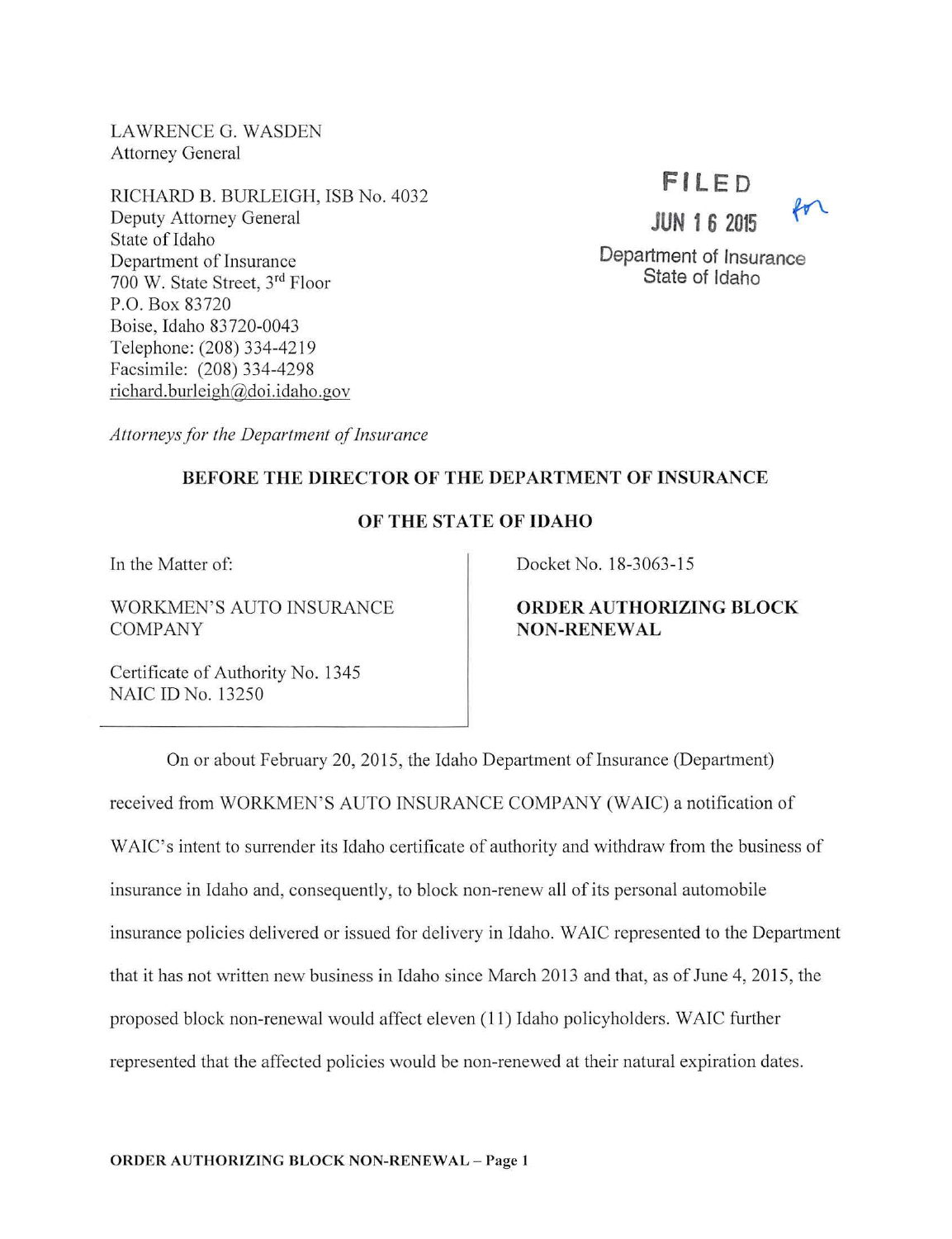The Director, having reviewed the foregoing and the requirements of Idaho Code  $\S$ § 41-1841 and 41-2509, and acting pursuant to the authority set forth in Idaho Code  $\S$  41-210(2),

THE DIRECTOR HEREBY FINDS that the proposed effective date of the contemplated block non-renewal complies with the one hundred twenty (120) day notice requirement to the Director, as set forth in Idaho Code  $\S$  41-1841(1), provided that non-renewals may not occur before June 20, 2015, which date is 120 days from WAIC's notice to the Director.

NOW THEREFORE, IT IS HEREBY ORDERED, pursuant to Idaho Code§§ 41-1841 and 41-2509(2), and based on WAIC's withdrawal from the business of insurance in Idaho, that WAIC is authorized to effectuate a block non-renewal of its personal automobile insurance policies delivered or issued for delivery in Idaho, which, based on W AIC's representation, will affect approximately eleven (11) policies covering Idaho insureds. WAIC shall begin nonrenewing the affected policies at each policy's natural expiration date occurring on or after June 20, 2015, provided that WAIC provide each affected policyholder with at least thirty (30) days' advance written notice of the non-renewal in accordance with the notice requirements set forth in Idaho Code§ 41-2508(2) and any notice provisions included in the company's applicable insurance policies.

IT IS FURTHER ORDERED that Idaho Certificate of Authority No. 1345 issued to WAIC shall remain active until the effective date of the last non-renewal authorized by this order, at which time W AIC shall immediately surrender Idaho Certificate of Authority No. 1345 to the Department.

IT IS FURTHER ORDERED that, based on WAIC's representation to the Department that it is withdrawing from the business of insurance in Idaho, W AIC shall immediately cease writing any new insurance business in this state.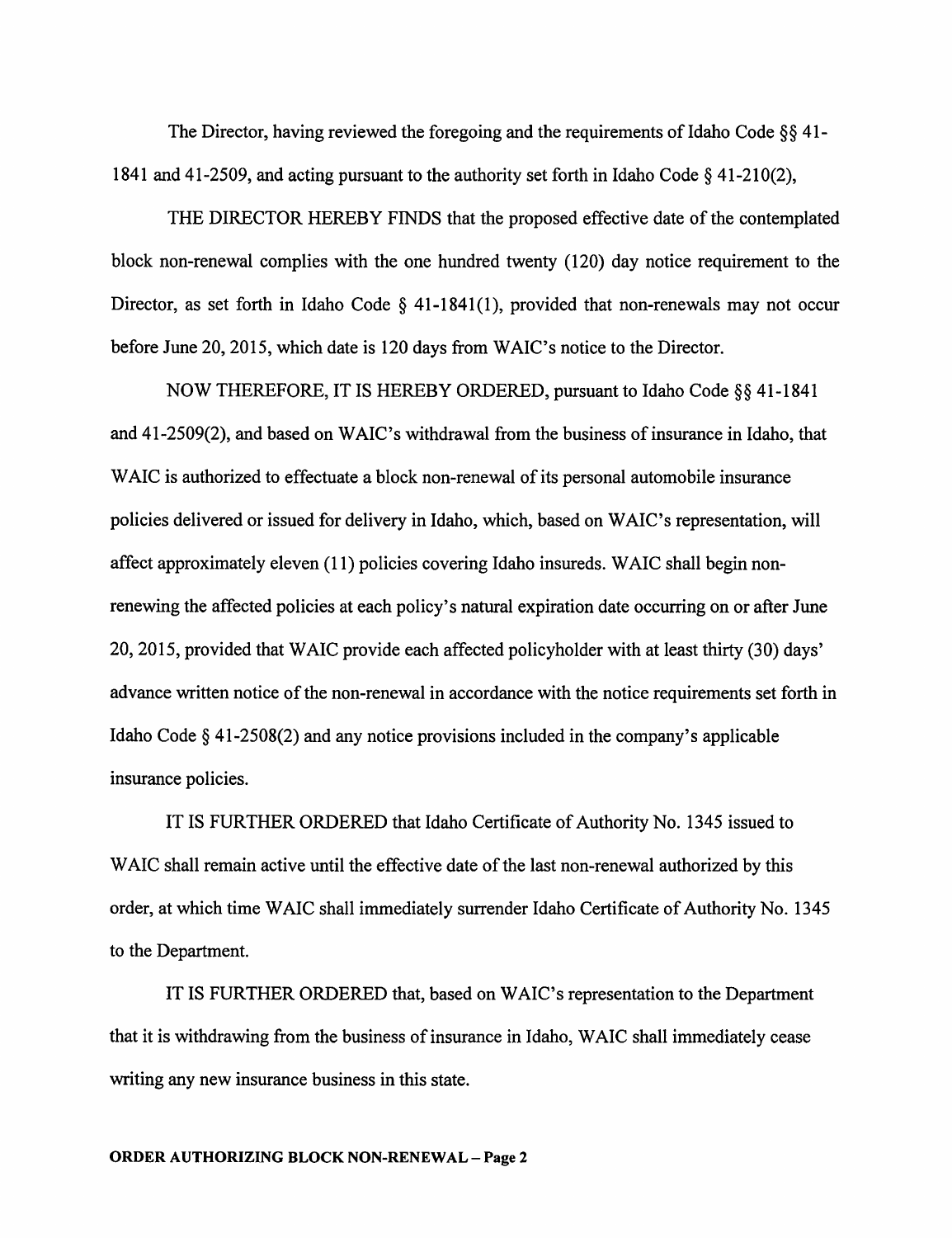THIS ORDER is a final order of the Director and is EFFECTIVE IMMEDIATELY. DATED this  $\frac{1}{\sqrt{2}}$  day of June, 2015.

> STATE OF IDAHO DEPARTMENT OF INSURANCE

DEAN L. CAMERON Director

#### NOTIFICATION OF RIGHTS

This Order constitutes a final order of the Director. Any party may file a motion for reconsideration of this final order within fourteen (14) days of the service date of this order. The Director will dispose of the petition for reconsideration within twenty-one (21) days of its receipt, or the petition will be considered denied by operation of law. *See,* Idaho Code § 67-5246(4).

Pursuant to Idaho Code §§ 67-5270 and 67-5272, any party aggrieved by this final order may appeal it by filing a petition for judicial review in the district court of the county in which: (1) the hearing was held; or (2) the final agency action was taken; or (3) the aggrieved party resides or operates its principal place of business in Idaho; or (4) the real property or personal property that was the subject of the agency decision is located. An appeal must be filed within twenty-eight (28) days of: (a) the service date of this final order; or (b) an order denying a petition for reconsideration; or (c) the failure within twenty-one (21) days to grant or deny a petition for reconsideration, whichever is later. *See,* Idaho Code § 67-5273. The filing of a petition for judicial review does not itself stay the effectiveness or enforcement of the order under appeal.